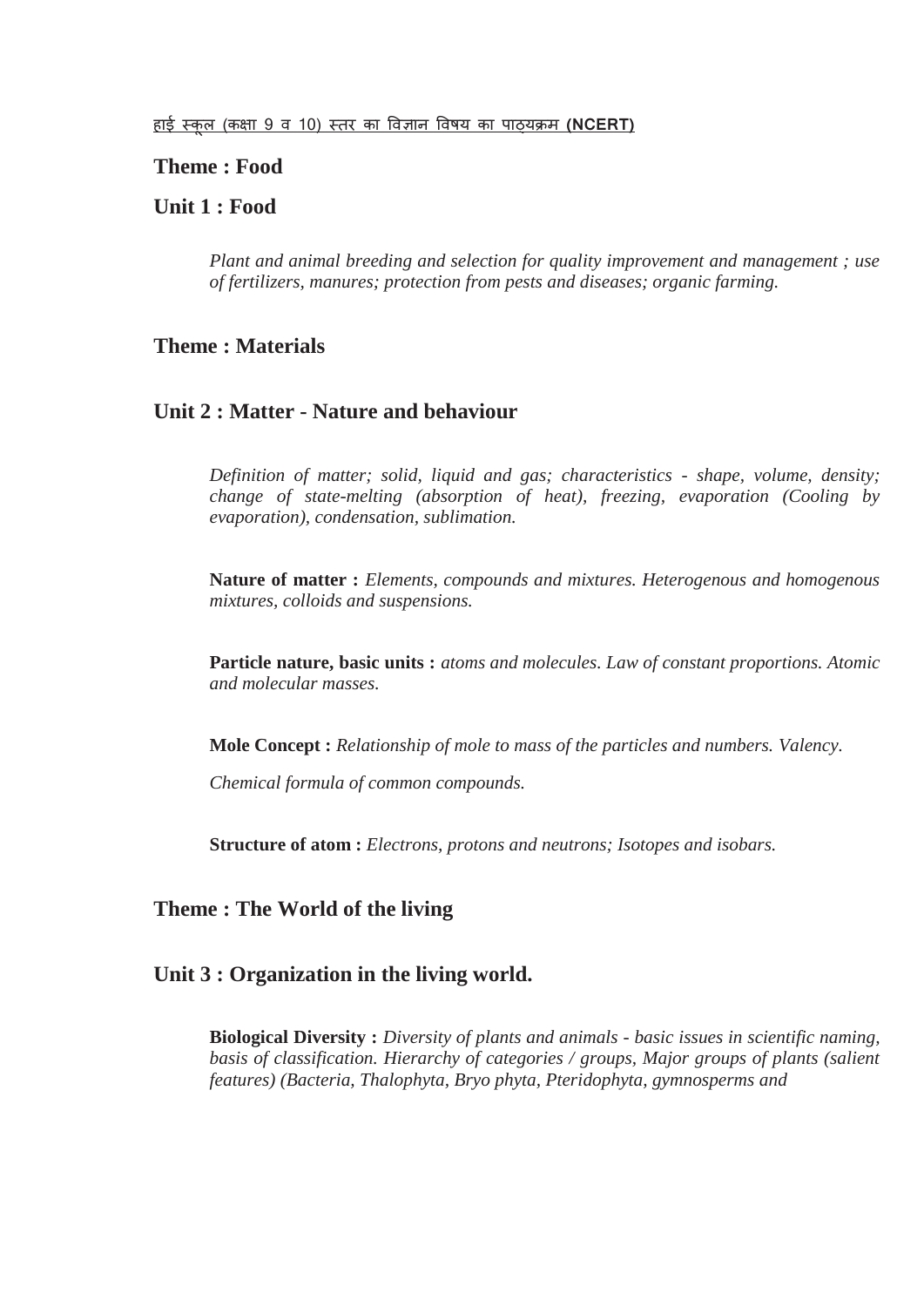*Angiosperms). Major groups of animals (salient features) (Non-chordates upto phyla and chordates upto classes).*

**Cell - Basic Unit of life :** *Cell as a basic unit of life; prokaryotic and eukaryotic cells, multicellular organisms; cell membrane and cell wall, cell organelles; chloroplast, mitochondria, vacuoles, ER, golgi apparatus; nucleus, chromosomes basic structure, number.*

*Tissues, organs, organ systems, organism.*

*Structure and functions of animal and plant tissues (four types in animals; merismatic and permanent tissues in plants).*

**Health and diseases :** *Health and its failure. Infectious and Non-infectious diseases, their causes and manifestation.*

*Diseases caused by microbes (Virus, Bacteria and Protozoans) and their prevention, Principles of treatment and prevention. Pulse polio programmes.*

#### **Theme : Moving things, people and ideas**

#### **Unit 4 : Motion, Force and Work**

**Motion :** *Distance and displacement, velocity; uniform and non-uniform motion along a straight line; acceleration, distance-time and velocity-time graphs for uniform and uniformly accelerated motion, equations of motion by graphical method; elementary idea of uniform circular motion.*

**Force and Newton's laws :** *Force and motion, Newton's laws of motion, inertia of a body, inertia and mass, momentum, force and acceleration. Elementary idea of conservation of momentum, action and reaction forces.*

**Gravitation :** *Gravitation; universal law of gravitation, force of gravitation of the earth (gravity), acceleration due to gravity; mass and weight; free fall.*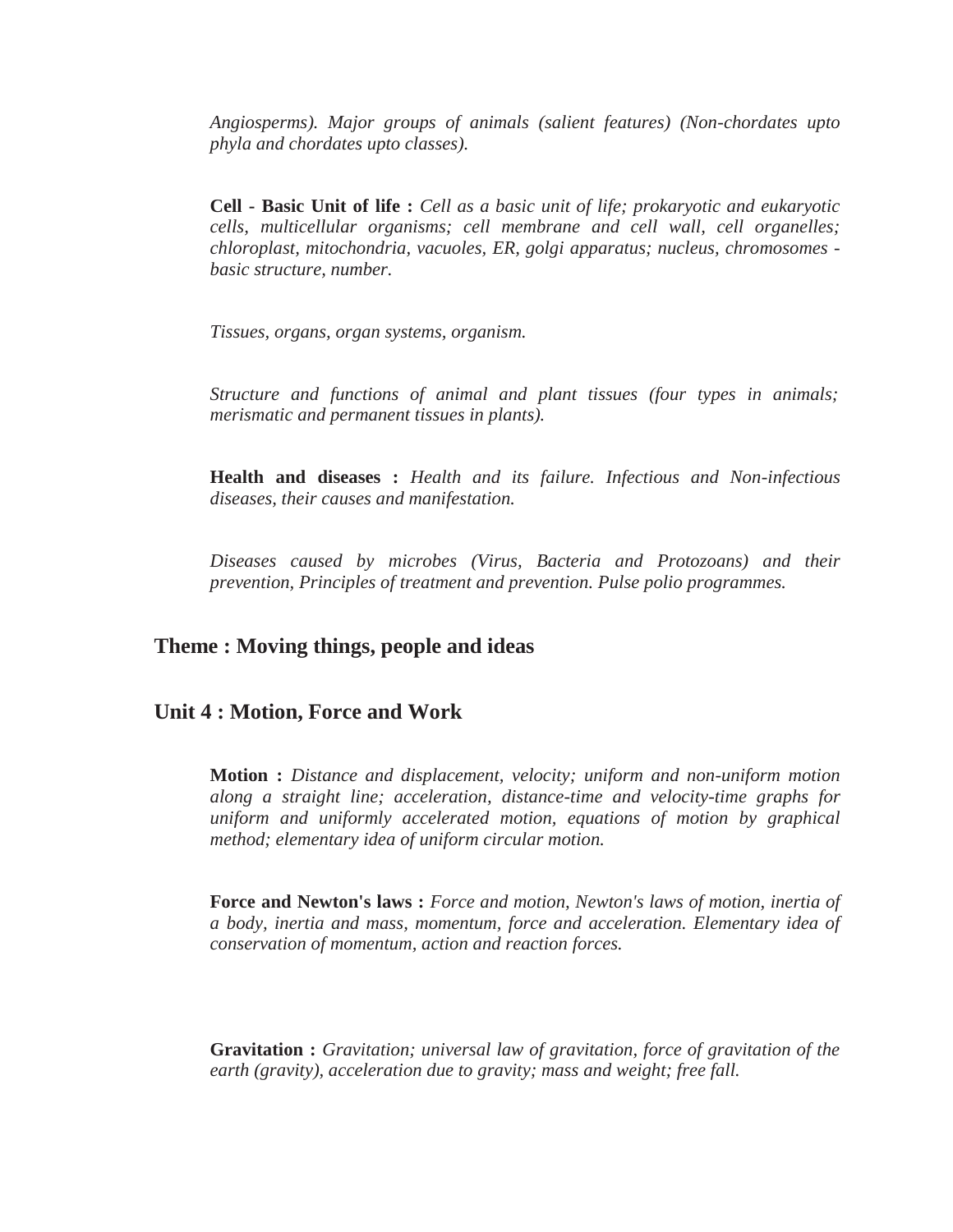**Floatation :** *Thrust and pressure. Archimedes' principle, buoyancy, elementary idea of relative density.*

**Work, Energy and Power :** *Work done by a force, energy, power; kinetic and potential energy; law of conservation of energy.*

**Sound :** *Nature of sound and its propagation in various media, speed of sound, range of hearing in humans; ultrasound;*

*reflection of sound; echo and SONAR.*

*Structure of the human ear (auditory aspect only).*

# **Theme : Natural Resources**

# **Unit 5 : Our Environment**

**Physical resources :** *Air, Water, Soil.*

*Air for respiration, for combustion, for moderating temperatures, movements of air and its role in bringing rains across India.*

*Air, water and soil pollution ( brief introduction). Holes in ozone layer and the probable damages.*

**Bio-geo chemical cycles in nature :** *water, oxygen, carbon, nitrogen*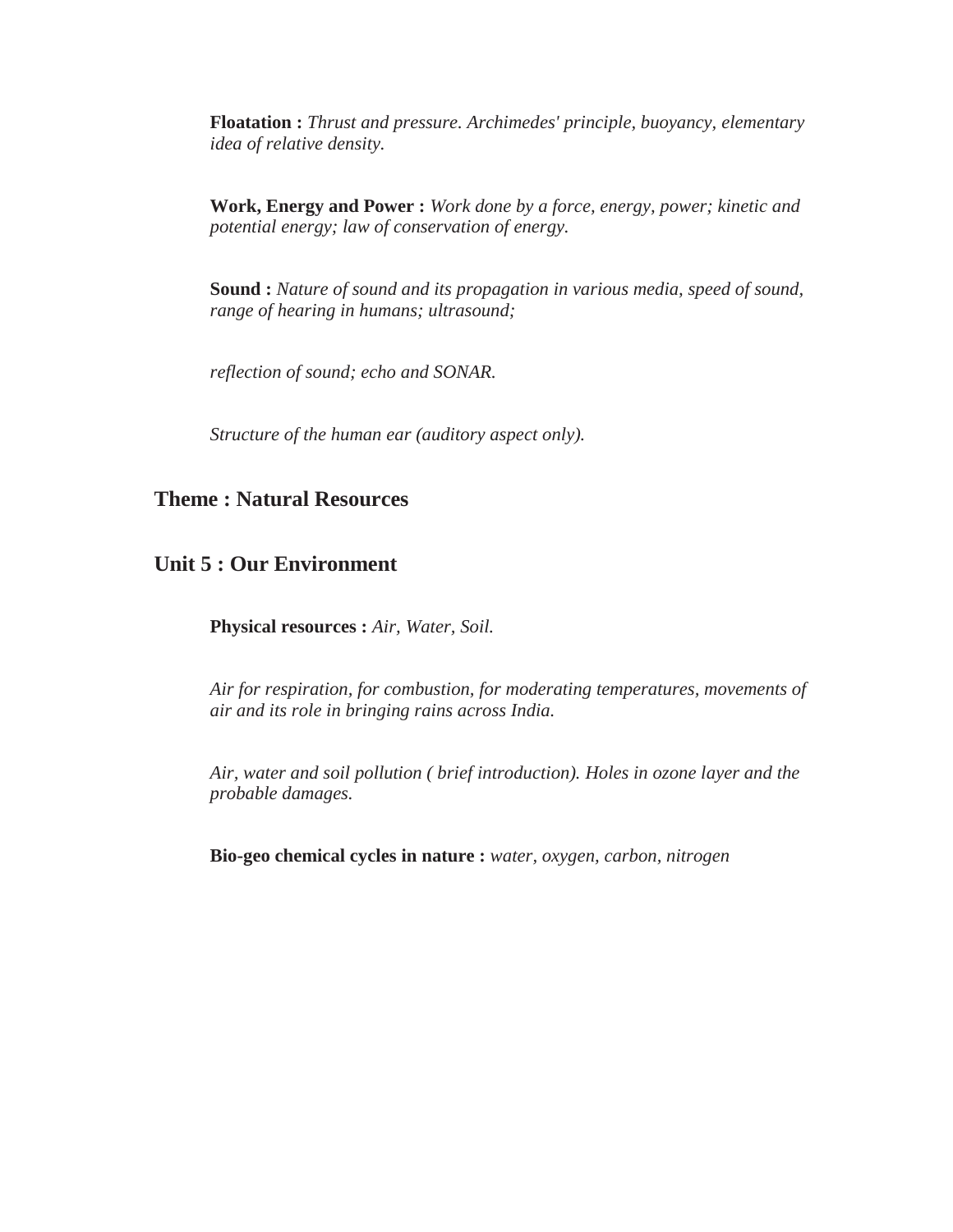### **Unit 1 : Chemical Substances - Nature and Behaviour**

**Acids, bases and salts :** *General properties, examples and uses, concept of pH scale, importance of pH in everyday life; preparation and uses of sodium hydroxide, Bleaching powder, Baking soda, washing soda and Plaster of Paris.*

**Chemical reactions :** *Chemical Equation, Types of chemical reactions : combination, decomposition, displacement, double displacement, precipitation, neutralization, oxidation and reduction in terms of gain and loss of oxygen and hydrogen.*

**Metals and non metals :** *General properties of Metals and Non-metals, reactivity series, Formation and properties of ionic compounds, Basic Metallurgical processes, corrosion and its prevention.* **Carbon Compounds :** *Covalent bonding in carbon compounds. Versatile nature of carbon, Nomenclature of carbon compounds, Functional groups, difference between saturated hydrocarbons and unsaturated hydrocarbons, Ethanol and Ethanoic acid (only properties and uses), soaps and detergents.*

**Periodic classification of elements :** *Modern Periodic table, Gradation in Properties.*

# **Theme : The world of the living**

# **Unit 2 : World of Living**

**Life Processes :** *"living" things; Basic concept of nutrition, respiration, transport and excretion in plants and animals.*

**Control and Co-ordination in animals and plants :** *Tropic movements in plants; Introduction to*

*plant hormones; control and co-ordination in animals : voluntary, involuntary and reflex action,*

*nervous system; chemical co-ordination : animal hormones.*

**Reproduction :** *Reproduction in animal and plants (asexual and sexual). Need for and methods of family planning. Safe sex vs HIV/AIDS. Child bearing and women's health.*

**Heridity and evolution :** *Heridity; Origin of life : brief introduction; Basic concepts of evolution.*